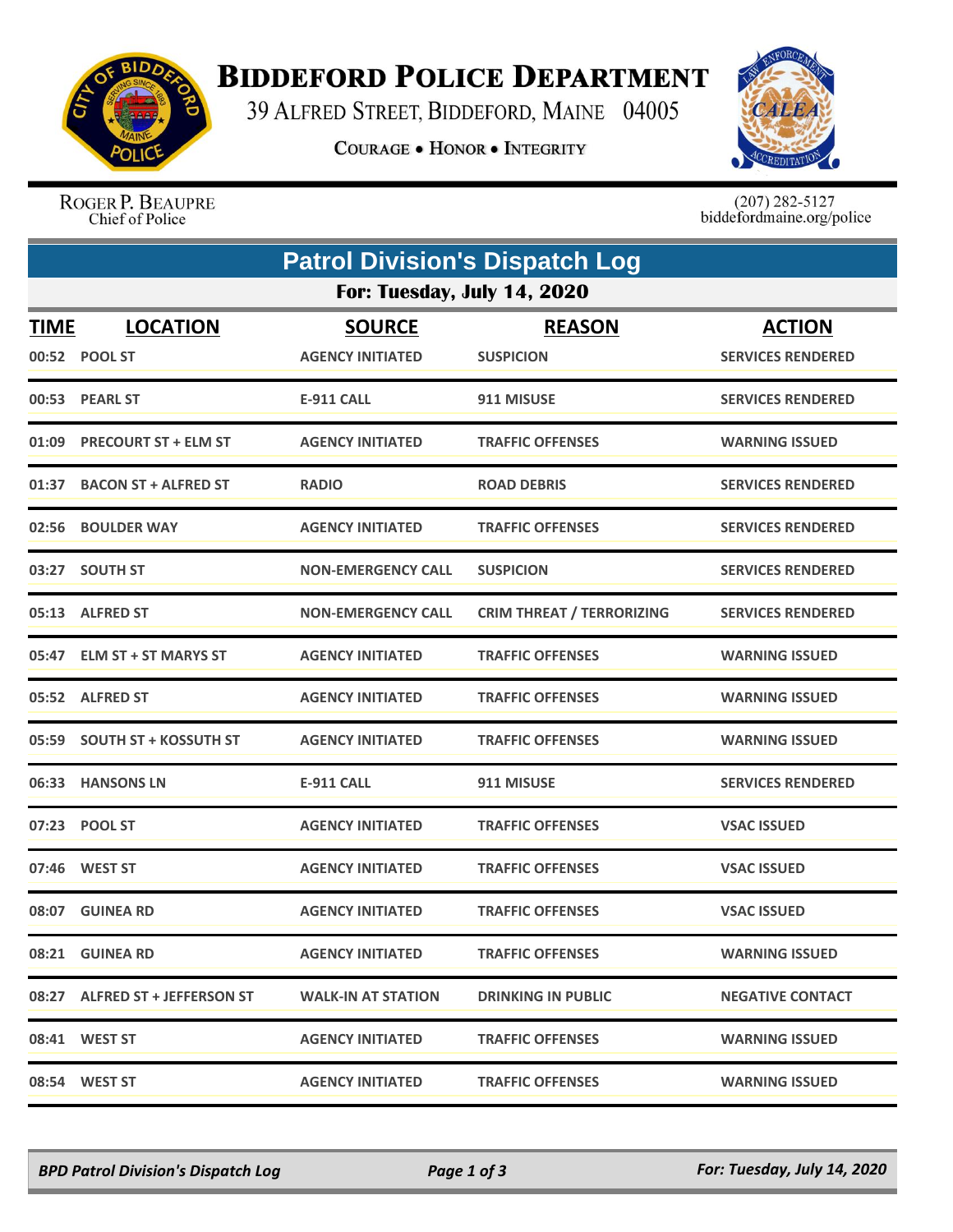| <b>TIME</b> | <b>LOCATION</b>          | <b>SOURCE</b>                                                  | <b>REASON</b>                                                        | <b>ACTION</b>             |
|-------------|--------------------------|----------------------------------------------------------------|----------------------------------------------------------------------|---------------------------|
|             | 09:03 MAIN ST            | <b>NON-EMERGENCY CALL</b>                                      | <b>SUSPICION</b>                                                     | <b>FIELD INTERVIEW</b>    |
|             | 09:05 JANELLE ST         | <b>NON-EMERGENCY CALL</b>                                      | <b>ANIMAL COMPLAINT</b>                                              | <b>SERVICES RENDERED</b>  |
|             | 09:13 GUINEA RD          | <b>AGENCY INITIATED</b>                                        | <b>TRAFFIC OFFENSES</b>                                              | <b>VSAC ISSUED</b>        |
| 09:26       | <b>RIVERVIEW DR</b>      | <b>NON-EMERGENCY CALL</b>                                      | <b>PARKING COMPLAINT</b>                                             | <b>SERVICES RENDERED</b>  |
|             | 09:40 ALFRED ST          | <b>NON-EMERGENCY CALL</b>                                      | <b>VIOL OF BAIL CONDITIONS</b>                                       | <b>NEGATIVE CONTACT</b>   |
|             | 10:03 HIGH ST + WATER ST | <b>RADIO</b>                                                   | <b>ROAD HAZARD</b>                                                   | <b>NO ACTION REQUIRED</b> |
|             | 10:22 POOL ST            | <b>AGENCY INITIATED</b>                                        | <b>TRAFFIC OFFENSES</b>                                              | <b>WARNING ISSUED</b>     |
|             | 10:32 POOL ST            | <b>AGENCY INITIATED</b>                                        | <b>TRAFFIC OFFENSES</b>                                              | <b>WARNING ISSUED</b>     |
|             | 10:42 HILLS BEACH RD     | <b>AGENCY INITIATED</b>                                        | <b>TRAFFIC OFFENSES</b>                                              | <b>VSAC ISSUED</b>        |
|             | 11:03 MAIN ST            | <b>NON-EMERGENCY CALL</b>                                      | <b>ASSAULT</b>                                                       | <b>REPORT TAKEN</b>       |
| 11:24       | <b>BRIDGE RD</b>         | <b>AGENCY INITIATED</b>                                        | <b>TRAFFIC OFFENSES</b>                                              | <b>WARNING ISSUED</b>     |
|             | <b>12:01 MAIN ST</b>     | <b>NON-EMERGENCY CALL</b>                                      | <b>TRESPASSING</b>                                                   | <b>SERVICES RENDERED</b>  |
|             | 12:14 BOULDER WAY        | <b>NON-EMERGENCY CALL</b>                                      | <b>SHOPLIFTING</b>                                                   | <b>CITATION ISSUED</b>    |
|             |                          | CHARGE: THEFT BY UNAUTHORIZED TAKING OR TRANSFER - SHOPLIFTING | OFFENDER: EMILY ELIZABETH JACOB  AGE: 30  RESIDENT OF: BIDDEFORD, ME |                           |
|             | 12:34 UNION ST           | <b>WALK-IN AT STATION</b>                                      | <b>BURGLARY OF A MOTOR VEHICLE</b>                                   | <b>REPORT TAKEN</b>       |
|             | 12:52 LINDALE AVE        | <b>E-911 CALL</b>                                              | 911 MISUSE                                                           | <b>DISPATCH HANDLED</b>   |
|             | 12:55 GRANITE ST         | <b>E-911 CALL</b>                                              | <b>DOMESTIC COMPLAINTS</b>                                           | <b>UNFOUNDED</b>          |
|             | 13:34 CENTER ST          | <b>E-911 CALL</b>                                              | <b>CHECK WELFARE</b>                                                 | <b>SERVICES RENDERED</b>  |
|             | 13:41 WEST ST            | <b>AGENCY INITIATED</b>                                        | <b>TRAFFIC OFFENSES</b>                                              | <b>WARNING ISSUED</b>     |
|             | 13:53 WEST ST            | <b>AGENCY INITIATED</b>                                        | <b>TRAFFIC OFFENSES</b>                                              | <b>WARNING ISSUED</b>     |
|             | 13:59 ADAMS ST           | <b>NON-EMERGENCY CALL</b>                                      | <b>THEFT</b>                                                         | <b>REPORT TAKEN</b>       |
|             | 14:09 ALFRED ST          | <b>WALK-IN AT STATION</b>                                      | FRAUD / SCAM                                                         | <b>REPORT TAKEN</b>       |
|             | 14:53 TAYLOR ST          | <b>AGENCY INITIATED</b>                                        | <b>PRO-ACTIVE RESPONSE TEAM</b>                                      | <b>NO VIOLATION</b>       |
|             | 15:14 ALFRED ST          | <b>AGENCY INITIATED</b>                                        | <b>PAPERWORK</b>                                                     | <b>CITATION ISSUED</b>    |
|             | 15:21 WESLEY DR          | <b>NON-EMERGENCY CALL</b>                                      | <b>VIN VERIFICATION</b>                                              | <b>SERVICES RENDERED</b>  |
|             |                          |                                                                |                                                                      |                           |

*BPD Patrol Division's Dispatch Log Page 2 of 3 For: Tuesday, July 14, 2020*